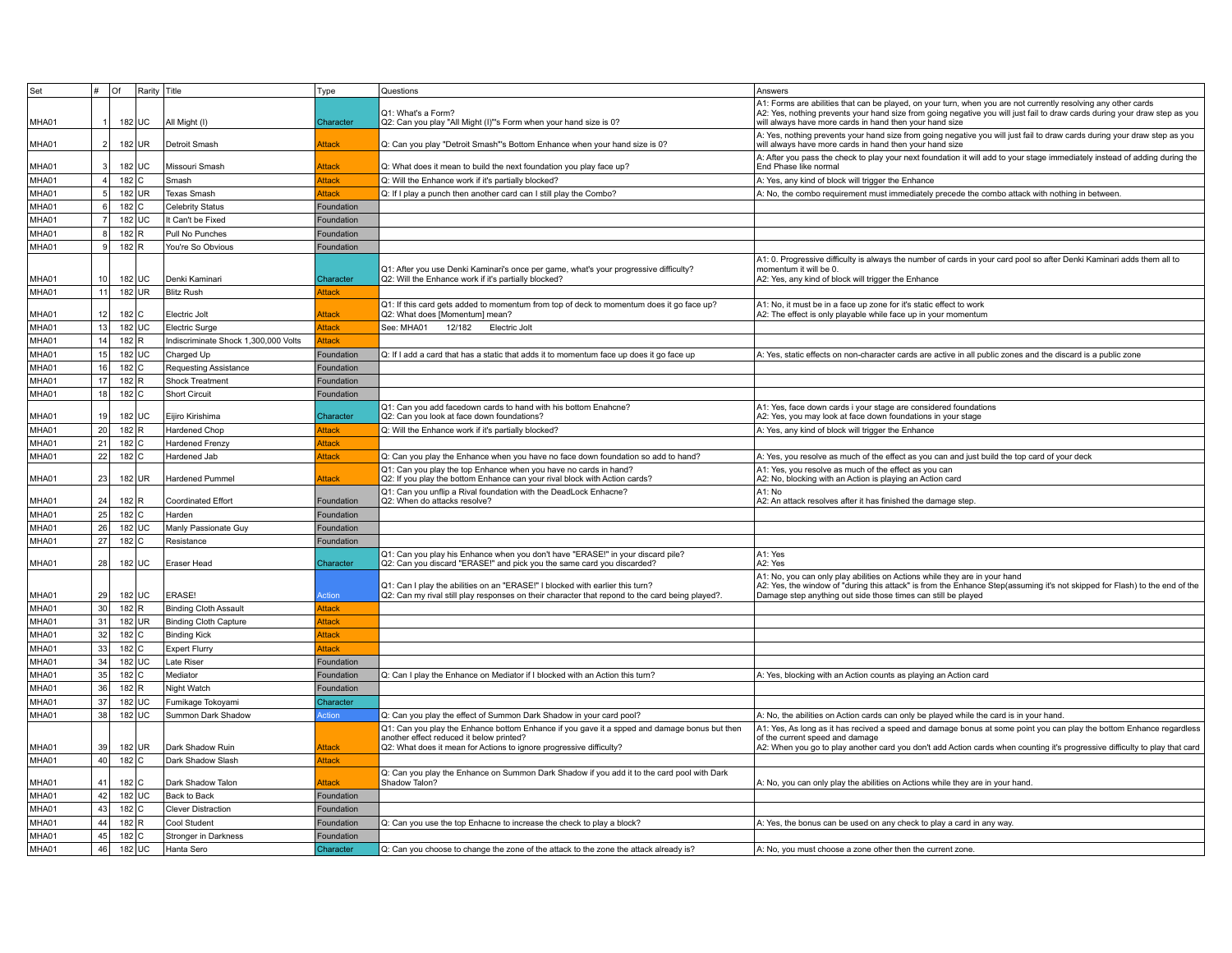| MHA01          | 47       | $182$ C         | <b>Grasping Tape Toss</b>                        | Attack           |                                                                                                                                                                                                       |                                                                                                                                                                                                                                                                                                                                                               |
|----------------|----------|-----------------|--------------------------------------------------|------------------|-------------------------------------------------------------------------------------------------------------------------------------------------------------------------------------------------------|---------------------------------------------------------------------------------------------------------------------------------------------------------------------------------------------------------------------------------------------------------------------------------------------------------------------------------------------------------------|
| MHA01          | 48       | 182 UC          | Rapid Tape Strike                                | Attack           |                                                                                                                                                                                                       |                                                                                                                                                                                                                                                                                                                                                               |
| MHA01          | 49       | 182 UC          | Sudden Tape Shot                                 | Attack           | Q: Can you choose to change the zone of the attack to the zone the attack already is?                                                                                                                 | A: No, you must choose a zone other then the current zone.                                                                                                                                                                                                                                                                                                    |
|                |          |                 |                                                  |                  | Q1: Can you choose to change the zone of the attack to the zone the attack already is?                                                                                                                | A1: No, you must choose a zone other then the current zone.                                                                                                                                                                                                                                                                                                   |
| MHA01          | 50       | 182 UR          | <b>Tape Swing</b>                                | Attack           | Q2: What does "This attack cannot be completely blocked." mean?                                                                                                                                       | A2: You rival cannot atempt to play a block that's the same zone as Tape Swing's current zone                                                                                                                                                                                                                                                                 |
| MHA01          | 51       | 182 C           | Gotcha                                           | Foundation       |                                                                                                                                                                                                       |                                                                                                                                                                                                                                                                                                                                                               |
| MHA01          | 52       | $182$ C         | Tape                                             | Foundation       |                                                                                                                                                                                                       |                                                                                                                                                                                                                                                                                                                                                               |
| MHA01          | 53       | 182 R           | Think Fast!                                      | Foundation       | Q: Can you choose to change the zone of the attack to the zone the attack already is?                                                                                                                 | A: No, you must choose a zone other then the current zone.                                                                                                                                                                                                                                                                                                    |
| MHA01          | 54       | 182 UC          | What's Their Plan?                               | Foundation       |                                                                                                                                                                                                       |                                                                                                                                                                                                                                                                                                                                                               |
| MHA01          | 55       | 182 SE          | Izuku Midoriya                                   | Character        | Q1: Can you play the once per turn if you have no cards in hand?<br>Q2: If you change the zone of your rival's attack to the zone you choose with the top Enhance does<br>the speed reduction apply?  | A1: Yes, costs to discard your entire hand can be paid with any number of cards in your hand even 0.<br>A2: No, it must bee the zone at the time the attack is played for the effect to reduce the speed.                                                                                                                                                     |
|                |          |                 |                                                  |                  |                                                                                                                                                                                                       |                                                                                                                                                                                                                                                                                                                                                               |
| MHA01          | 56       | 182 SE          | <b>Aspiring Punch</b>                            | Attack           |                                                                                                                                                                                                       |                                                                                                                                                                                                                                                                                                                                                               |
| MHA01          | 57       | 182 SE          | Delaware Smash                                   | Attack           |                                                                                                                                                                                                       |                                                                                                                                                                                                                                                                                                                                                               |
| MHA01          | 58       | 182 SE          | Determined Victory Smash                         | <b>Attack</b>    |                                                                                                                                                                                                       |                                                                                                                                                                                                                                                                                                                                                               |
| MHA01          | 59       | 182 SE          | Future Charge                                    | Attack           |                                                                                                                                                                                                       |                                                                                                                                                                                                                                                                                                                                                               |
| MHA01          | 60       | 182 SE          | Heroic Strike                                    | Attack           |                                                                                                                                                                                                       |                                                                                                                                                                                                                                                                                                                                                               |
| MHA01          | 61       | 182 SE          | Reverse Throw                                    | Attack           |                                                                                                                                                                                                       |                                                                                                                                                                                                                                                                                                                                                               |
| MHA01          | 62       | 182 SE          | Setup Strike                                     | Attack           |                                                                                                                                                                                                       |                                                                                                                                                                                                                                                                                                                                                               |
| MHA01          | 63       | 182 SE          | Velocity Punch                                   | Attack           | Q: If I add a face up foundation to my momentum does the card remain face up?                                                                                                                         | A: No, cards that go to momentum always go face down unless otherwise stated                                                                                                                                                                                                                                                                                  |
| MHA01          | 64       | 182 SE          | Bond of Friendship                               | Foundation       |                                                                                                                                                                                                       |                                                                                                                                                                                                                                                                                                                                                               |
|                | 65       |                 |                                                  |                  |                                                                                                                                                                                                       |                                                                                                                                                                                                                                                                                                                                                               |
| MHA01          |          | 182 SE          | Gift From Mom                                    | Foundation       |                                                                                                                                                                                                       |                                                                                                                                                                                                                                                                                                                                                               |
| MHA01          | 66       | 182 SE          | Good Impression                                  | Foundation       | Q: If the next attack I attempt to play is not a punch attack, does the effect of Good Impression<br>remain?                                                                                          | A: Yes, the floating effect of Good Impression will remain until you either attempt to play a punch attack or end the combat<br>phase.                                                                                                                                                                                                                        |
| MHA01          | 67       | 182 SE          | Note Taking                                      | Foundation       |                                                                                                                                                                                                       |                                                                                                                                                                                                                                                                                                                                                               |
|                |          |                 |                                                  |                  |                                                                                                                                                                                                       |                                                                                                                                                                                                                                                                                                                                                               |
| MHA01          | 68       | 182 SE          | Passing the Torch                                | Foundation       |                                                                                                                                                                                                       |                                                                                                                                                                                                                                                                                                                                                               |
| MHA01          | 69       | 182 SE          | <b>Planning Ahead</b>                            | Foundation       | Q: If you change the zone of your rival's attack to the zone you choose with the top Enhance does the<br>damage reduction apply?                                                                      | A: No, it must be the called zone at the time the attack is played for the effect to reduce the damage. (See MHA01 55/180<br>Izuku Midoriva)                                                                                                                                                                                                                  |
| MHA01          | 70       | 182 SE          | Recovery Girl's Kiss                             | Foundation       | Q: Can this card bring me over my character's starting health total?                                                                                                                                  | A: No. You cannot gain health over your character's starting health                                                                                                                                                                                                                                                                                           |
| MHA01          | 71       | 182 SE          | Rigorous Training                                | Foundation       | Rigorous Training (XR)                                                                                                                                                                                | Different wording for ability. "Enters the Stage" instead of "Build". Build is the correct game term                                                                                                                                                                                                                                                          |
| MHA01          | 72       | 182 SE          | Self Sacrifice                                   | Foundation       |                                                                                                                                                                                                       |                                                                                                                                                                                                                                                                                                                                                               |
| MHA01          | 73       | 182 SE          | Katsuki Bakugo                                   | Character        |                                                                                                                                                                                                       |                                                                                                                                                                                                                                                                                                                                                               |
| MHA01          | 74       | 182 SE          | <b>Blast Rush Turbo</b>                          | Attack           | Q: If a card in my card pool was either added from the card pool to momentum, or removed from the<br>game, does that count for the second enhance on this card?                                       | A: No. Blast Rush Turbo explicitly asks if a card has been discarded from the card pool, not if a card has left the card<br>pool.                                                                                                                                                                                                                             |
|                |          |                 | <b>Exploding Pride</b>                           | Attack           |                                                                                                                                                                                                       |                                                                                                                                                                                                                                                                                                                                                               |
|                |          |                 |                                                  |                  |                                                                                                                                                                                                       |                                                                                                                                                                                                                                                                                                                                                               |
| MHA01          | 75       | 182 SE          |                                                  |                  |                                                                                                                                                                                                       |                                                                                                                                                                                                                                                                                                                                                               |
| MHA01          | 76       | 182 SE          | Howitzer Impact                                  | Attack           | Q: If I destroyed one of my rival's foundations this turn, such as with the effect on Monster Blast, does<br>that count as having a destroyed a foundation for the difficulty reduction on this card? | A: No. When an effect says to destroy an opponent's foundation, what that effect is mechanically doing is giving your<br>opponent the instruction to destroy their own card. As such, you as the player have not destroyed a foundation this turn.<br>For the difficulty reduction on Howitzer Impact to apply, you must destroy one of your own foundations. |
|                |          |                 |                                                  |                  | Q: Does making my rival lose health, like with the effect on Exploding Pride, count as having dealt                                                                                                   |                                                                                                                                                                                                                                                                                                                                                               |
| MHA01          | 77       | 182 SE          | Instant Explosive Release                        | Attack           | damage for the enhance on this card?                                                                                                                                                                  | A: No. Health loss is not damage, as damage is only dealt by attacks during the damage step.                                                                                                                                                                                                                                                                  |
| MHA01          | 78       | 182 SE          | Long Lasting Explosion                           | Attack           | Q: If I play a low attack, does the floating effect of this card remain until I play a High or Mid attack?                                                                                            | A: No. The floating effect of this card n only looks at the next attack you play this turn. So it will trigger, regardless of if its<br>effects are actually applied.                                                                                                                                                                                         |
| MHA01          | 79       | 182 SE          | Monster Blast                                    | Attack           | See Long Lasting Explosion [MHA01 78/180]                                                                                                                                                             |                                                                                                                                                                                                                                                                                                                                                               |
| MHA01          | 80       | 182 SE          | Point Blank Incineration                         | Attack           | See Long Lasting Explosion [MHA01 78/180]                                                                                                                                                             |                                                                                                                                                                                                                                                                                                                                                               |
| MHA01          | 81       | 182 SE          | Signature Right Swing                            | Attack           | Q: Can I play this ability if I only have one card in my hand?                                                                                                                                        | A: No. The cost for the ability is to discard two cards, so if you are unable to play the cost, you cannot attempt to play the<br>enhance                                                                                                                                                                                                                     |
|                |          |                 |                                                  |                  |                                                                                                                                                                                                       | A: Because this card only cares about entering the discard pile during the enhance step, you can activate the response on                                                                                                                                                                                                                                     |
| MHA01          | 82       | 182 SE          | Aggressive Temper                                | Foundation       | Q: If I destroy this card face down during my attack, do I get to activate the response on it?                                                                                                        | it regardless of its previous state.                                                                                                                                                                                                                                                                                                                          |
| MHA01          | 83       | 182 SE          | Agitation                                        | Foundation       |                                                                                                                                                                                                       |                                                                                                                                                                                                                                                                                                                                                               |
| MHA01          | 84       | 182 SE          | <b>Arrogant Disposition</b>                      | Foundation       |                                                                                                                                                                                                       |                                                                                                                                                                                                                                                                                                                                                               |
| MHA01          | 85       |                 |                                                  | Foundation       |                                                                                                                                                                                                       |                                                                                                                                                                                                                                                                                                                                                               |
| MHA01          |          | 182 SE          | <b>Burst of Speed</b>                            |                  | See [Aggresive Temper MHA01 82/180]                                                                                                                                                                   |                                                                                                                                                                                                                                                                                                                                                               |
|                | 86       | 182 SE          | Capabilities                                     | Foundation       |                                                                                                                                                                                                       |                                                                                                                                                                                                                                                                                                                                                               |
| MHA01          | 87       | 182 SE          | Encouragement                                    | Foundation       |                                                                                                                                                                                                       |                                                                                                                                                                                                                                                                                                                                                               |
| MHA01          | 88       | 182 SE          | In Danger                                        | Foundation       |                                                                                                                                                                                                       |                                                                                                                                                                                                                                                                                                                                                               |
| MHA01          | 89       | 182 SE          | Latent Skill                                     | Foundation       | See [Signature Right Swing MHA01 81/180                                                                                                                                                               |                                                                                                                                                                                                                                                                                                                                                               |
| MHA01          | 90       | 182 SE          | Let's Fight Bad Guys!                            | Foundation       |                                                                                                                                                                                                       |                                                                                                                                                                                                                                                                                                                                                               |
|                |          |                 |                                                  |                  | Q: If my opponent plays the response on ERASE! [MHA01 29/180] in response to my attack being                                                                                                          | A: ERASE! only prevents the player from playing abilities on their character during the attack. This means that the player<br>is unable to play abilities during the enhance step, block step, and damage step. Because Jiro's responses are to her                                                                                                           |
| MHA01          | 91       | 182 UC          | Kyoka Jiro                                       | Character        | played, can I still play the response abilities on this character?                                                                                                                                    | attack being played, ERASE! is unable to prevent the player from using either of her response abilities                                                                                                                                                                                                                                                       |
| MHA01          | 92       | 182 R           | Earphone Jack                                    | <b>Asset</b>     |                                                                                                                                                                                                       |                                                                                                                                                                                                                                                                                                                                                               |
| MHA01<br>MHA01 | 93<br>94 | 182 UC<br>182 C | Amplified Sound Blast<br><b>Improvised Blade</b> | Attack<br>Attack |                                                                                                                                                                                                       |                                                                                                                                                                                                                                                                                                                                                               |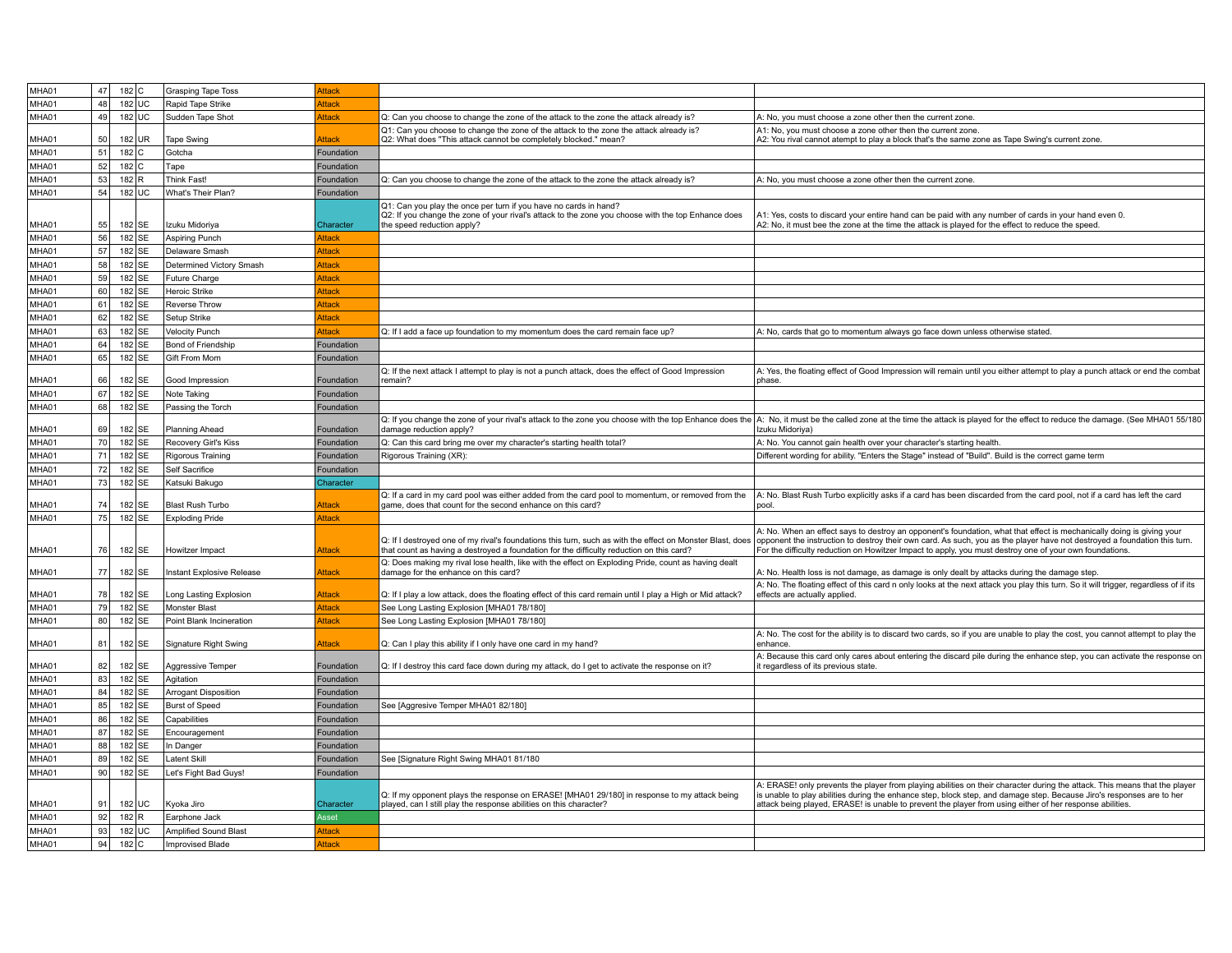| MHA01 | 95               |                    | 182 UR | Specialized Sound Waves         | <b>Attack</b> | Q: Can the second response on this card add one card to the top of my rival's deck and one card to<br>the top of my own deck?                                                             | A: No, This card can either add two cards to the top of one player's deck                                                                                                                                                                                                        |
|-------|------------------|--------------------|--------|---------------------------------|---------------|-------------------------------------------------------------------------------------------------------------------------------------------------------------------------------------------|----------------------------------------------------------------------------------------------------------------------------------------------------------------------------------------------------------------------------------------------------------------------------------|
| MHA01 | 96               | $182$ R            |        | <b>Unwavering Slash</b>         | Attack        |                                                                                                                                                                                           |                                                                                                                                                                                                                                                                                  |
| MHA01 | 97 <sup>1</sup>  |                    | 182 UC | Destined for mainstream Success | Foundation    |                                                                                                                                                                                           |                                                                                                                                                                                                                                                                                  |
| MHA01 | 98               | 182 C              |        | Plug-In                         | Foundation    |                                                                                                                                                                                           |                                                                                                                                                                                                                                                                                  |
| MHA01 | 99               | 182 C              |        | Specialist of Sound             | Foundation    | Q1: When can you play the first response on this card?<br>Q2: If I check this card as the final card of my deck, can I still respond with it?                                             | A1: This ability is played from the discard pile when it is discarded from the top of your deck in order to make a check.<br>A2: Due to the pause condition that occurrs when a player's deck runs out of cards, you will be unable to activate the                              |
| MHA01 | 100 <sub>1</sub> |                    | 182 UC | Minoru Mineta                   | Character     | Q: Does the commit enhance on this card prevent the attack it is used on from increasing its speed<br>altogether?                                                                         | A: This card's enhance prevents the attack from receiving speed bonuses. However the speed can still be increased<br>through effects that do not grant a bonus, but still increase speed: [Plus Ultra MHA-PU01 11/12]                                                            |
| MHA01 | 101              | 182 C              |        | Eat My Sticky Balls             | Attack        |                                                                                                                                                                                           |                                                                                                                                                                                                                                                                                  |
| MHA01 | 102              |                    | 182 UR | <b>Grape Rush Attack</b>        | Attack        |                                                                                                                                                                                           |                                                                                                                                                                                                                                                                                  |
| MHA01 | 103              |                    | 182 UC | Pop Off Step                    | <b>Attack</b> |                                                                                                                                                                                           |                                                                                                                                                                                                                                                                                  |
| MHA01 | 104              | 182 R              |        | <b>Sticky Ball Toss Tackle</b>  | <b>Attack</b> |                                                                                                                                                                                           |                                                                                                                                                                                                                                                                                  |
| MHA01 | 105              |                    | 182 UC | Classmate Introductions         | Foundation    | Q: If my rival attempts to play a block but fails the check, does that count as them having played a<br>block for the first enhance on this card?                                         | A: Your rival must successfully play a card as a block in order for the first enhance on this card to not give your attack +1<br>speed.                                                                                                                                          |
| MHA01 | 106              | $182$ C            |        | <b>Creepy Realization</b>       | Foundation    |                                                                                                                                                                                           |                                                                                                                                                                                                                                                                                  |
| MHA01 | 107              | 182 C              |        | <b>Desperate Times</b>          | Foundatior    | Q: If my opponent adds a card to their hand, such as with [Destined For Mainstream Success MHA01<br>97/180] does that count as them drawing a card for the response ability on this card? | A: Your rival adding a card to their hand is not them drawing a card. So you will be unable to activate the response ability<br>on this card.                                                                                                                                    |
|       |                  |                    |        |                                 |               |                                                                                                                                                                                           | Cards added to your rival's card pool with this effect will not build down as foundations. Only foundations or assets played                                                                                                                                                     |
| MHA01 | 108              | $182$ R            |        | <b>Sticky Balls</b>             | Foundation    | Clarification                                                                                                                                                                             | as forms build down at the end of the turn.                                                                                                                                                                                                                                      |
| MHA01 | 109              |                    | 182 UC | Momo Yaoyorozu                  | Character     | Q: Can I use the enhance on this card even if there are no assets or weapon foundations in my card<br>pool?                                                                               | A: Yes. You wiil not build any cards, but the current attack will get +2 or -2 speed                                                                                                                                                                                             |
| MHA01 | 110              | 182 R              |        | Quick Creation                  | <b>sset</b>   | Clarification                                                                                                                                                                             | Cards added to you card pool with this effect will not build down as foundations. Only foundations or assets played as<br>forms build down at the end of the turn.                                                                                                               |
| MHA01 | 111              |                    | 182 UC | Create: Bo Staff                | Attack        |                                                                                                                                                                                           |                                                                                                                                                                                                                                                                                  |
| MHA01 | 112              | $182$ C            |        | Create: Capturing Net           | <b>Attack</b> |                                                                                                                                                                                           |                                                                                                                                                                                                                                                                                  |
| MHA01 | 113              |                    | 182 UR | <b>Staff Strike</b>             | <b>Attack</b> | Q: If I have a foundation with the weapon keyword before Staff Strike, does that fulfill both combo<br>requirements?                                                                      | A: No. The comma in between the two combo requirements delineates that it requires two separate cards. One of them<br>being a weapon, and the next being a foundation. A single card cannot fulfill both requirements, as the combo keyword on<br>this card looks for two cards. |
| MHA01 | $114$            |                    | 182 UC | A Precious Lesson               | Foundation    |                                                                                                                                                                                           |                                                                                                                                                                                                                                                                                  |
| MHA01 | 115              | $182$ C            |        | Preparing For Battle            | Foundation    |                                                                                                                                                                                           |                                                                                                                                                                                                                                                                                  |
| MHA01 | 116              | 182 R              |        | <b>Rising Starlet</b>           | Foundation    | Q: Can this card bring me over my character's starting health total?                                                                                                                      | A: No. You cannot gain health over your character's starting health                                                                                                                                                                                                              |
| MHA01 | 117              | 182 C              |        | <b>Start With The Basics</b>    | Foundation    |                                                                                                                                                                                           |                                                                                                                                                                                                                                                                                  |
| MHA01 | 118              |                    | 182 UC | Nomu                            | Character     |                                                                                                                                                                                           |                                                                                                                                                                                                                                                                                  |
| MHA01 | 119              |                    | 182 UC | <b>Berserker Blow</b>           | Attack        | Q: If my character is Nomu, when do I build the top card of my deck face down?                                                                                                            | A: Immediately after activating the enhance (assuming it does not get canceled.)                                                                                                                                                                                                 |
| MHA01 | 120              | 182 R              |        | Gale Force Punch                | Attack        |                                                                                                                                                                                           |                                                                                                                                                                                                                                                                                  |
| MHA01 | 121              | $182$ C            |        | Merciless Rush                  | Attack        |                                                                                                                                                                                           |                                                                                                                                                                                                                                                                                  |
| MHA01 | 122              |                    | 182 UR | Relentless Barrage              | <b>Attack</b> |                                                                                                                                                                                           |                                                                                                                                                                                                                                                                                  |
| MHA01 | 123              |                    | 182 UC | Apathetic                       | Foundation    |                                                                                                                                                                                           |                                                                                                                                                                                                                                                                                  |
| MHA01 | 124              | $182$ C            |        | <b>Brute Strength</b>           | Foundation    |                                                                                                                                                                                           |                                                                                                                                                                                                                                                                                  |
| MHA01 | 125              | 182 C              |        | Shock Absorption                | Foundation    |                                                                                                                                                                                           |                                                                                                                                                                                                                                                                                  |
| MHA01 | 126              | $182$ R            |        | Super Regeneration              | Foundation    | Q: Can I use the response if my rival reduces me to 0 health?                                                                                                                             | A: No. Being reduced to 0 health ends the game immediately.                                                                                                                                                                                                                      |
| MHA01 | 127              |                    | 182 UC | Ochaco Uraraka                  | Character     |                                                                                                                                                                                           |                                                                                                                                                                                                                                                                                  |
| MHA01 | 128              | $182$ <sub>R</sub> |        | Home Run Comet                  | <b>Attack</b> | Facedown foundations added to momentum from the enhance; "Enhance: Add 1 foundation to your<br>momentum." will remain facedown. See: Electric Jolt [MHA01-12/182]                         |                                                                                                                                                                                                                                                                                  |
| MHA01 | 129              |                    | 182 UR | Meteor Shower                   | Attack        |                                                                                                                                                                                           |                                                                                                                                                                                                                                                                                  |
| MHA01 | 130              |                    | 182 UC | Zero Gravity Capture            | <b>Attack</b> |                                                                                                                                                                                           |                                                                                                                                                                                                                                                                                  |
| MHA01 | 131              | $182$ C            |        | Zero Gravity Lift               | Attack        |                                                                                                                                                                                           |                                                                                                                                                                                                                                                                                  |
| MHA01 | 132              |                    | 182 UC | Encouraging Training partner    | Foundation    |                                                                                                                                                                                           |                                                                                                                                                                                                                                                                                  |
| MHA01 | 133              | $182$ C            |        | Infinite Potential              | Foundation    |                                                                                                                                                                                           |                                                                                                                                                                                                                                                                                  |
| MHA01 | 134              | 182 C              |        | Release                         | Foundation    |                                                                                                                                                                                           |                                                                                                                                                                                                                                                                                  |
| MHA01 | 135              | $182$ R            |        | <b>Wealthy Aspirations</b>      | Foundation    |                                                                                                                                                                                           |                                                                                                                                                                                                                                                                                  |
| MHA01 | 136              |                    | 182 UC | Shoto Todoroki                  | Character     |                                                                                                                                                                                           |                                                                                                                                                                                                                                                                                  |
| MHA01 | 137              |                    | 182 UR | Frigid Heatwave                 | Attack        | XR Print Error: The second enhance has a darker red colored text on the word "Enhance"                                                                                                    |                                                                                                                                                                                                                                                                                  |
| MHA01 | 138              | 182 R              |        | Giant ice Wall                  | Attack        | Print Error: Giant Ice Wall has the incorrect art.                                                                                                                                        |                                                                                                                                                                                                                                                                                  |
| MHA01 | 139              |                    | 182 UR | Ice Storm                       | <b>Attack</b> |                                                                                                                                                                                           |                                                                                                                                                                                                                                                                                  |
| MHA01 | 140              | $182$ C            |        | Massive Flash Freeze            | Attack        |                                                                                                                                                                                           |                                                                                                                                                                                                                                                                                  |
| MHA01 | 141              | 182 C              |        | Frozen                          | Foundation    |                                                                                                                                                                                           |                                                                                                                                                                                                                                                                                  |
| MHA01 | 142              | $182$ <sub>R</sub> |        | Irrefutable Force of Nature     | Foundation    |                                                                                                                                                                                           |                                                                                                                                                                                                                                                                                  |
| MHA01 | 143              | 182 C              |        | <b>Precise Control</b>          | Foundation    |                                                                                                                                                                                           |                                                                                                                                                                                                                                                                                  |
| MHA01 | 144              |                    | 182 UC | Self-Assured                    | Foundation    |                                                                                                                                                                                           |                                                                                                                                                                                                                                                                                  |
| MHA01 | 145              |                    | 182 UC | Tenya lida                      | Character     |                                                                                                                                                                                           |                                                                                                                                                                                                                                                                                  |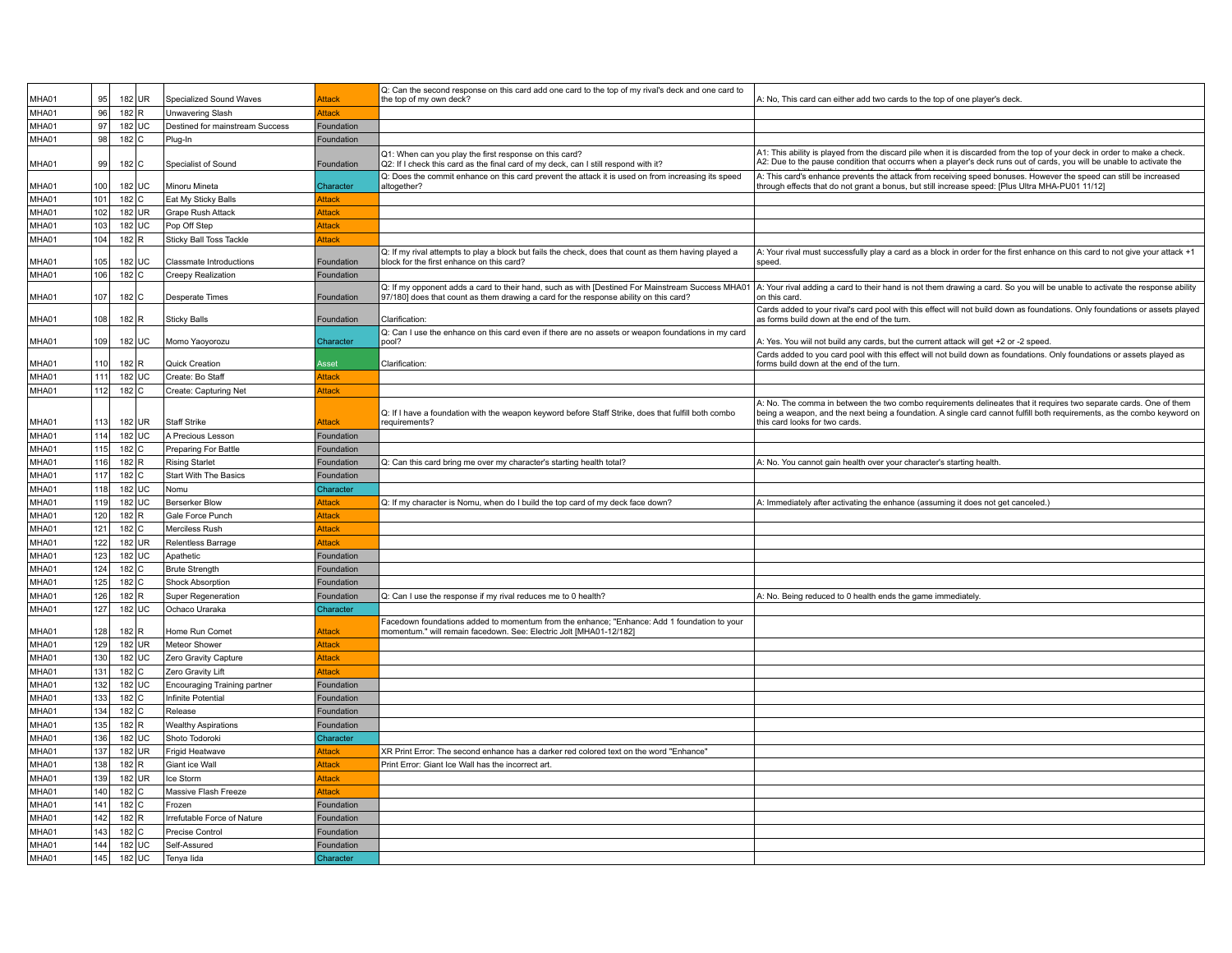| MHA01     | 146            | 182 R              |          | Engine Rush                         | <b>Attack</b> |                                                                                                                                                                                                                                                                              |                                                                                                                                                                                                                                                                                      |
|-----------|----------------|--------------------|----------|-------------------------------------|---------------|------------------------------------------------------------------------------------------------------------------------------------------------------------------------------------------------------------------------------------------------------------------------------|--------------------------------------------------------------------------------------------------------------------------------------------------------------------------------------------------------------------------------------------------------------------------------------|
| MHA01     | 147            | 182 C              |          | Flying Thruster Kick                | <b>Attack</b> |                                                                                                                                                                                                                                                                              |                                                                                                                                                                                                                                                                                      |
| MHA01     | 148            | 182 UR             |          | Recipro Burst                       | Attack        |                                                                                                                                                                                                                                                                              |                                                                                                                                                                                                                                                                                      |
| MHA01     | 149            | 182 UC             |          | Recipro Extend                      | Attack        |                                                                                                                                                                                                                                                                              |                                                                                                                                                                                                                                                                                      |
| MHA01     | 150            | 182 C              |          | Calling for Backup                  | Foundation    |                                                                                                                                                                                                                                                                              |                                                                                                                                                                                                                                                                                      |
| MHA01     | 151            | 182 UC             |          | Fulfilled My Duty                   | Foundation    |                                                                                                                                                                                                                                                                              |                                                                                                                                                                                                                                                                                      |
| MHA01     | 152            | 182 R              |          | Heroic Lineage                      | Foundation    |                                                                                                                                                                                                                                                                              |                                                                                                                                                                                                                                                                                      |
| MHA01     | 153            | $182$ C            |          | Natural Leader                      | Foundation    |                                                                                                                                                                                                                                                                              |                                                                                                                                                                                                                                                                                      |
| MHA01     | 154            | 182 UC             |          | Tomura Shigaraki                    | Character     |                                                                                                                                                                                                                                                                              |                                                                                                                                                                                                                                                                                      |
| MHA01     | 155            | 182 UR             |          | Evil Gaze                           | Action        |                                                                                                                                                                                                                                                                              |                                                                                                                                                                                                                                                                                      |
| MHA01     | 156            |                    |          |                                     |               |                                                                                                                                                                                                                                                                              |                                                                                                                                                                                                                                                                                      |
|           |                | 182 C              |          | <b>Corrosion Lunge</b>              | Attack        |                                                                                                                                                                                                                                                                              |                                                                                                                                                                                                                                                                                      |
| MHA01     | 157            | 182 UC             |          | Decaying Grip                       | <b>Attack</b> | Q: Can I respond with Shigaraki twice if I ready him?                                                                                                                                                                                                                        | A: No. You may only use one copy of a response during the triggering action.                                                                                                                                                                                                         |
| MHA01     | 158            | 182 R              |          | Touch of Decay                      | Attack        |                                                                                                                                                                                                                                                                              |                                                                                                                                                                                                                                                                                      |
| MHA01     | 159            | 182 UR             |          | Turn to Dust                        | Attack        |                                                                                                                                                                                                                                                                              |                                                                                                                                                                                                                                                                                      |
| MHA01     | 160            | 182 C              |          | Keen Observation                    | Foundation    |                                                                                                                                                                                                                                                                              |                                                                                                                                                                                                                                                                                      |
| MHA01     | 161            | 182 UC             |          | Nervous Habit                       | Foundation    |                                                                                                                                                                                                                                                                              |                                                                                                                                                                                                                                                                                      |
| MHA01     | 162            | 182 UC             |          | Villainous Entrance                 | Foundation    |                                                                                                                                                                                                                                                                              |                                                                                                                                                                                                                                                                                      |
| MHA01     | 163            | 182 UC             |          | Tsuyu Asui                          | Character     |                                                                                                                                                                                                                                                                              |                                                                                                                                                                                                                                                                                      |
| MHA01     | 164            | $182$ C            |          | 20 Meter Tongue Strike              | <b>Attack</b> |                                                                                                                                                                                                                                                                              |                                                                                                                                                                                                                                                                                      |
| MHA01     | 165            | 182 UC             |          | Frog Kick                           | Attack        |                                                                                                                                                                                                                                                                              |                                                                                                                                                                                                                                                                                      |
| MHA01     | 166            | 182 UR             |          | Frog Lashing                        | <b>kttack</b> |                                                                                                                                                                                                                                                                              |                                                                                                                                                                                                                                                                                      |
| MHA01     | 167            | 182 R              |          | <b>Tongue Smack</b>                 | Attack        |                                                                                                                                                                                                                                                                              |                                                                                                                                                                                                                                                                                      |
| MHA01     | 168            | $182$ C            |          | Amphibious                          | Foundation    |                                                                                                                                                                                                                                                                              |                                                                                                                                                                                                                                                                                      |
| MHA01     | 169            | 182 C              |          | Observant Student                   | Foundation    |                                                                                                                                                                                                                                                                              |                                                                                                                                                                                                                                                                                      |
| MHA01     | 170            | $182$ <sub>R</sub> |          | Rescue Completed                    | Foundation    |                                                                                                                                                                                                                                                                              |                                                                                                                                                                                                                                                                                      |
|           |                |                    |          |                                     |               | Q: If I use this against an attack that still deals damage if completely blocked, such as Electric Jolt or                                                                                                                                                                   |                                                                                                                                                                                                                                                                                      |
| MHA01     | 171            | 182 UC             |          | Wall Cling                          | Foundation    | Float Combo, what happens?                                                                                                                                                                                                                                                   | A: The attack deals no damage                                                                                                                                                                                                                                                        |
| MHA01     | 172            | 182 UC             |          | Yuga Aotama                         | Character     | Q: Can I use his enhance to reduce the difficulty of my block?                                                                                                                                                                                                               | A: No. The difficulty of the card is the top left number of the card, and has no effect on blocking                                                                                                                                                                                  |
| MHA01     | 173            | $182$ R            |          | Tres Chic Cape                      | Asset         |                                                                                                                                                                                                                                                                              |                                                                                                                                                                                                                                                                                      |
| MHA01     | 174            | 182 R              |          | Instant Shining Flash               | <b>Attack</b> |                                                                                                                                                                                                                                                                              |                                                                                                                                                                                                                                                                                      |
| MHA01     | 175            | 182 UR             |          | Navel Laser Beam                    | Attack        |                                                                                                                                                                                                                                                                              |                                                                                                                                                                                                                                                                                      |
| MHA01     | 176            | $182$ C            |          | Navel Laser Charge                  | <b>Attack</b> |                                                                                                                                                                                                                                                                              |                                                                                                                                                                                                                                                                                      |
| MHA01     | 177            | 182 C              |          | Panache Shining Navel blast         | Attack        |                                                                                                                                                                                                                                                                              |                                                                                                                                                                                                                                                                                      |
| MHA01     | 178            | 182 UC             |          | Glamorous                           | Foundation    |                                                                                                                                                                                                                                                                              |                                                                                                                                                                                                                                                                                      |
| MHA01     | 179            | 182 C              |          | Somone With Style                   | Foundation    |                                                                                                                                                                                                                                                                              |                                                                                                                                                                                                                                                                                      |
| MHA01     | 180            | $182$ C            |          | <b>Tight Lipped</b>                 | Foundation    |                                                                                                                                                                                                                                                                              |                                                                                                                                                                                                                                                                                      |
| MHA01     | 181            | 182 SR             |          | Nitro Explosion: Ignition           | <b>Attack</b> |                                                                                                                                                                                                                                                                              |                                                                                                                                                                                                                                                                                      |
| MHA01     | 182            | 182 SR             |          | One For All: Full Cowling 5% Strike | ttack         |                                                                                                                                                                                                                                                                              |                                                                                                                                                                                                                                                                                      |
|           |                |                    |          |                                     |               |                                                                                                                                                                                                                                                                              | A1: Yes, you don't pick the card you are adding to your hand until the effect resolves. So if you discard an attack from                                                                                                                                                             |
| MHA01     |                |                    | 1 BT     | Go Beyond!                          | kction        | Q1: Can you add the momentum you discarded to play Go Beyond! to you hand with it's effect?<br>Q2: What's the symbol before the Enhacne?                                                                                                                                     | momentum to py the cost of Go Beyond! you can add that card you your hand with Go Beyond! as it is in discard when<br>Go Beyond! resolves<br>A2: That is a set symbol restriction, it means only characters with that symbol(MHA set 1) can play the ability                         |
|           |                |                    |          |                                     |               | Q1: If you place All Might1 on to of All Might (True Form) abd use his Form to reduce your hand size<br>does the reduce persist after you return to All Might (True Form)?<br>Q2: If you place All Might (True Form) on top of All Might (True Form) can you use his Enhacne | A1: No, your hand size is still reduced                                                                                                                                                                                                                                              |
| MHA-Q01   |                |                    | 5Q       | All Might (True Form) (IV)          | Character     | twice?                                                                                                                                                                                                                                                                       | A2: No, you lose the abilities of the bottom All Might (True Form) when you place an All Might on top of him                                                                                                                                                                         |
| MHA-Q01   | 2              |                    | 5Q       | Amphibious Ambush                   | <b>Attack</b> | Q: What happens if you play the combo Enhacne while your rival has no face up foundations?                                                                                                                                                                                   | A: They will have no cards to add to their card pool and will still build the top card of their deck.                                                                                                                                                                                |
| MHA-Q01   |                |                    | 5Q       | Capture Evil-Doers                  | <b>Action</b> | Q: Can you discard Capture Evil-Doers from your card pool with it's own effect?                                                                                                                                                                                              | A: Yes, you can select Capture Evil-Doers as one of the cards to discard for it's Form                                                                                                                                                                                               |
| MHA-Q01   | 4              |                    | 5Q       | Kamui Woods                         | Character     | Q: Do multiple uses of Kamui Woods Enhance stack?                                                                                                                                                                                                                            | A: Yes, so if you use his Enhacne twice your attacks get +2 damage and your rival's attack will get -2 damage. Although<br>each +/-1 is appiled as it's own event so you would get two +1s not one +2.                                                                               |
|           |                |                    |          |                                     |               |                                                                                                                                                                                                                                                                              | A1: No, as the active player they would have first response to the attack reolving so they could repond with Coordinated                                                                                                                                                             |
|           |                |                    |          |                                     |               | Q1: If my rival has Coordinated Effort and I block their attack can I use the response on Villains<br>Defeated before they use Coordinated Effort?<br>Q2: If I completely block Hardened Frenzy can I use Villains Defeated to remove it before it builds                    | Effort before you can respond with Villians Defeated, you could still use Villians Defeated to gain 2 health but the attack<br>would not be removed.<br>A2: No, all fired effects will trigger before the reponse window opens, you could still use the reponse to gain 2 health but |
| MHA-Q01   |                |                    | 5Q       | <b>Villains Defeated</b>            | Foundation    | due to its Enhacne?                                                                                                                                                                                                                                                          | Hardened Frenzy will have already been built                                                                                                                                                                                                                                         |
| MHA-DLC01 | $\mathbf{1}$   |                    | 12 DLC   | All Might (II)                      | Character     |                                                                                                                                                                                                                                                                              |                                                                                                                                                                                                                                                                                      |
| MHA-DLC01 | $\overline{2}$ |                    | 12 DLC   | Mighty Punch                        | <b>Attack</b> | Q: What happens if I run out of deck before this ability is resolved?<br>Q: If the attack can I select some cards from my discard and some from my rivals discard to shufle                                                                                                  | A: The game is paused as you cycle your deck and removes the top 10 cards of your deck. After this you continue to<br>discard cards from the top of your deck for the cost                                                                                                           |
| MHA-DLC01 |                |                    | $12$ DLC | <b>Staggering Positivity</b>        | Foundation    | back in?                                                                                                                                                                                                                                                                     | A: Yes, could select three from 1 discard or 2 from one and 1 from the other                                                                                                                                                                                                         |
| MHA-DLC01 | $\overline{4}$ |                    | 12 DLC   | Ochaco Uraraka (II)                 | Character     |                                                                                                                                                                                                                                                                              |                                                                                                                                                                                                                                                                                      |
| MHA-DLC01 | 5              |                    | 12 DLC   | Float Combo                         | Attack        | Q: Is switching the speed and damage count as increasing or reducing the speed or damage?                                                                                                                                                                                    | A: Yes, anything that would change the speed or damage of an attack is an increase of reduction.                                                                                                                                                                                     |
| MHA-DLC01 | 6              |                    | 12 DLC   | First Day of Class                  | Foundation    |                                                                                                                                                                                                                                                                              |                                                                                                                                                                                                                                                                                      |
|           |                |                    |          |                                     |               |                                                                                                                                                                                                                                                                              |                                                                                                                                                                                                                                                                                      |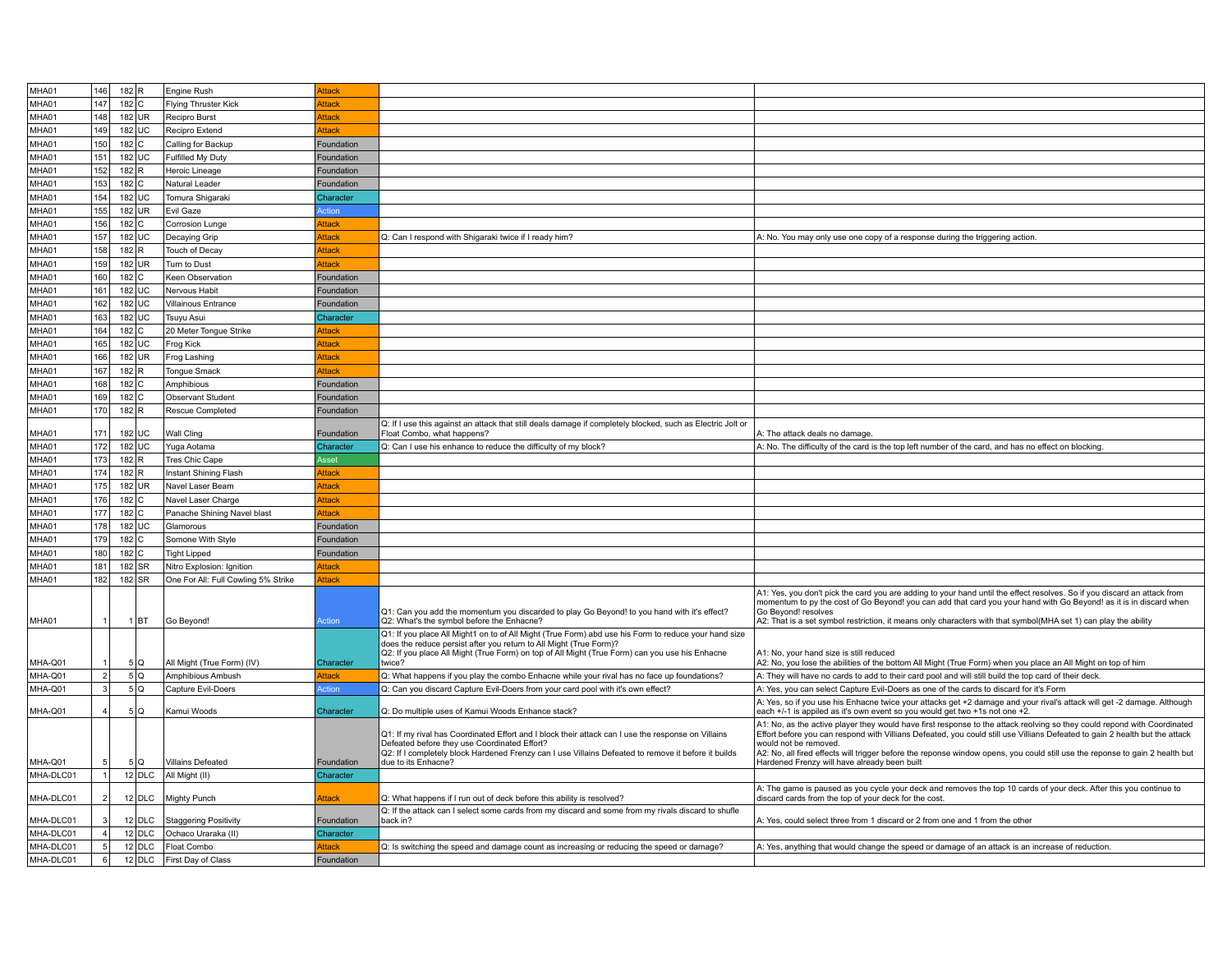| MHA-DLC01 |                 | $12$ DLC | Tenva lida (II)           | Character     |                                                                                                                                                                                                                                                                                                                                                                                                                                                                                              |                                                                                                                                                                                                                                                                                                                                              |
|-----------|-----------------|----------|---------------------------|---------------|----------------------------------------------------------------------------------------------------------------------------------------------------------------------------------------------------------------------------------------------------------------------------------------------------------------------------------------------------------------------------------------------------------------------------------------------------------------------------------------------|----------------------------------------------------------------------------------------------------------------------------------------------------------------------------------------------------------------------------------------------------------------------------------------------------------------------------------------------|
| MHA-DLC01 |                 | $12$ DLC | <b>High Engine Kick</b>   | Attack        |                                                                                                                                                                                                                                                                                                                                                                                                                                                                                              |                                                                                                                                                                                                                                                                                                                                              |
| MHA-DLC01 |                 | $12$ DLC | Class 1-A President       | Foundation    |                                                                                                                                                                                                                                                                                                                                                                                                                                                                                              |                                                                                                                                                                                                                                                                                                                                              |
| MHA-DLC01 | 10 <sup>1</sup> | $12$ DLC | Tsuyu Asui (II)           | Character     |                                                                                                                                                                                                                                                                                                                                                                                                                                                                                              |                                                                                                                                                                                                                                                                                                                                              |
| MHA-DLC01 | 11 I            | $12$ DLC | Tonque Whip               | Attack        | Q: Is the card added from top of deck to card pool added face up or face down?                                                                                                                                                                                                                                                                                                                                                                                                               | A: Face down, cards keep their same faceing unless otherwise stated so as the top card of the deck is face down it stays<br>face down when added to the card pool                                                                                                                                                                            |
| MHA-DLC01 | 12 <sup>1</sup> | $12$ DLC | First Villain Encounter   | Foundation    |                                                                                                                                                                                                                                                                                                                                                                                                                                                                                              |                                                                                                                                                                                                                                                                                                                                              |
| MHA-PU01  |                 | $12$ $P$ | All Might (III)           | Character     |                                                                                                                                                                                                                                                                                                                                                                                                                                                                                              |                                                                                                                                                                                                                                                                                                                                              |
| MHA-PU01  | 2               | $12$ $P$ | Crow and Frog Takedown    | Attack        | Q: Can you ready your character with the bototm Enahcne?                                                                                                                                                                                                                                                                                                                                                                                                                                     | A: Yes, your character is a card in your stage.                                                                                                                                                                                                                                                                                              |
| MHA-PU01  |                 | $12$ $P$ | Double Front Beat-Down    | Attack        | Q: How does the top Enahnce work do I need to make a check you use it?                                                                                                                                                                                                                                                                                                                                                                                                                       | A: You play the Enahcne from you hand during another attack adding it to your card pool as part of the cost, you do not<br>need to make a check to play it.                                                                                                                                                                                  |
| MHA-PU01  |                 | $12$ P   | Gutter Punk Elbow         | <b>Attack</b> |                                                                                                                                                                                                                                                                                                                                                                                                                                                                                              |                                                                                                                                                                                                                                                                                                                                              |
| MHA-PU01  | 5 <sup>1</sup>  | $12$ $P$ | In the Typhoon            | Foundation    | Q1: What happens if you use In the Typhoon on Tape Swing?<br>Q2: If I use In the Typhoon can I still attept to playa block to the attack?                                                                                                                                                                                                                                                                                                                                                    | A1: During the block step In the Typhoon will try to make the block status of the attack completely blocked and Tape<br>Swing's static will prevent it.<br>A2: Yes, you can still try to play a block normally, whatever the block status of the block is attack would be In the Typhoon<br>will try ot overwrite it with completely blocked |
| MHA-PU01  |                 | $12$ $P$ | Mashirao Ojiro            | Character     | Q: If you use Mashirao Ojiro's once per game and the an effect tries to set the speed to a value what<br>happens?                                                                                                                                                                                                                                                                                                                                                                            | A: If that value would be lower then the current speed the part of the effect that is trying to set the speed will fail(other<br>parts may still work depending on the effect)                                                                                                                                                               |
| MHA-PU01  |                 | $12$ $P$ | Mezo Shoji                | Character     | Q: Can you add a 0 difficult card to your hand with Mezo Shoji's Form, if so what do you lose?                                                                                                                                                                                                                                                                                                                                                                                               | A: Yes, you will pay 0 health                                                                                                                                                                                                                                                                                                                |
| MHA-PU01  | 8               | $12$ P   | Mina Ashido               | Character     | Q: What does it mean you can play the card as you next Form?                                                                                                                                                                                                                                                                                                                                                                                                                                 | A: When you play attacks and foundations from your hand on your turn you are(useually) playing them as Forms.                                                                                                                                                                                                                                |
| MHA-PU01  | 91              | $12$ P   | Mt. Lady                  | Character     |                                                                                                                                                                                                                                                                                                                                                                                                                                                                                              |                                                                                                                                                                                                                                                                                                                                              |
| MHA-PU01  | 10 I            | $12$ $P$ | Pillar Swing              | Attack        | Q: If your rival partially blocks Pillar Swing do they still take 8 becasue the damage can't be reduced?                                                                                                                                                                                                                                                                                                                                                                                     | A: No, partially blocking doesn't reduce the damage of the attack it reduces the damage you take the attacks damage is<br>unchanged.                                                                                                                                                                                                         |
| MHA-PU01  | 11              | $12$ P   | Plus Ultra!               | <b>Action</b> | Q: What's the symbol before the Enhacne?                                                                                                                                                                                                                                                                                                                                                                                                                                                     | A: That is a set symbol restriction, it means only characters with that symbol(MHA set 1) can play the ability                                                                                                                                                                                                                               |
| MHA-PU01  | 12 <sup>1</sup> | $12$ $P$ | Recipro Acceleration Kick | <b>Attack</b> | You can use momentum or Kick attacks from your pool or both momentum and kick attacks in your<br>pool when using the enhance; "You may remove Kick attacks from your card pool in addition to<br>discarding momentum to pay for this attack's EX ability."<br>You can still use EX:2 following the use of the enhance; "You may remove Kick attacks from your<br>card pool in addition to discarding momentum to pay for this attack's EX ability." even if you do not<br>have any momentum. |                                                                                                                                                                                                                                                                                                                                              |
| MHA-T01   |                 | 7P       | Concentrate               | Action        |                                                                                                                                                                                                                                                                                                                                                                                                                                                                                              |                                                                                                                                                                                                                                                                                                                                              |
| MHA-T01   |                 | 7P       | Kurogiri                  | Character     | Q: What happens if my rival has no attacks in discard?                                                                                                                                                                                                                                                                                                                                                                                                                                       | A: Then nothing will be added to their hand                                                                                                                                                                                                                                                                                                  |
| MHA-T01   |                 |          |                           |               |                                                                                                                                                                                                                                                                                                                                                                                                                                                                                              |                                                                                                                                                                                                                                                                                                                                              |
|           |                 | 7 D      | Midnight                  | Character     |                                                                                                                                                                                                                                                                                                                                                                                                                                                                                              |                                                                                                                                                                                                                                                                                                                                              |
| MHA-T01   |                 | 7 D      | <b>Present Mic</b>        | Character     |                                                                                                                                                                                                                                                                                                                                                                                                                                                                                              |                                                                                                                                                                                                                                                                                                                                              |
| MHA-T01   |                 | 7 D      | Rikido Sato               | Character     |                                                                                                                                                                                                                                                                                                                                                                                                                                                                                              |                                                                                                                                                                                                                                                                                                                                              |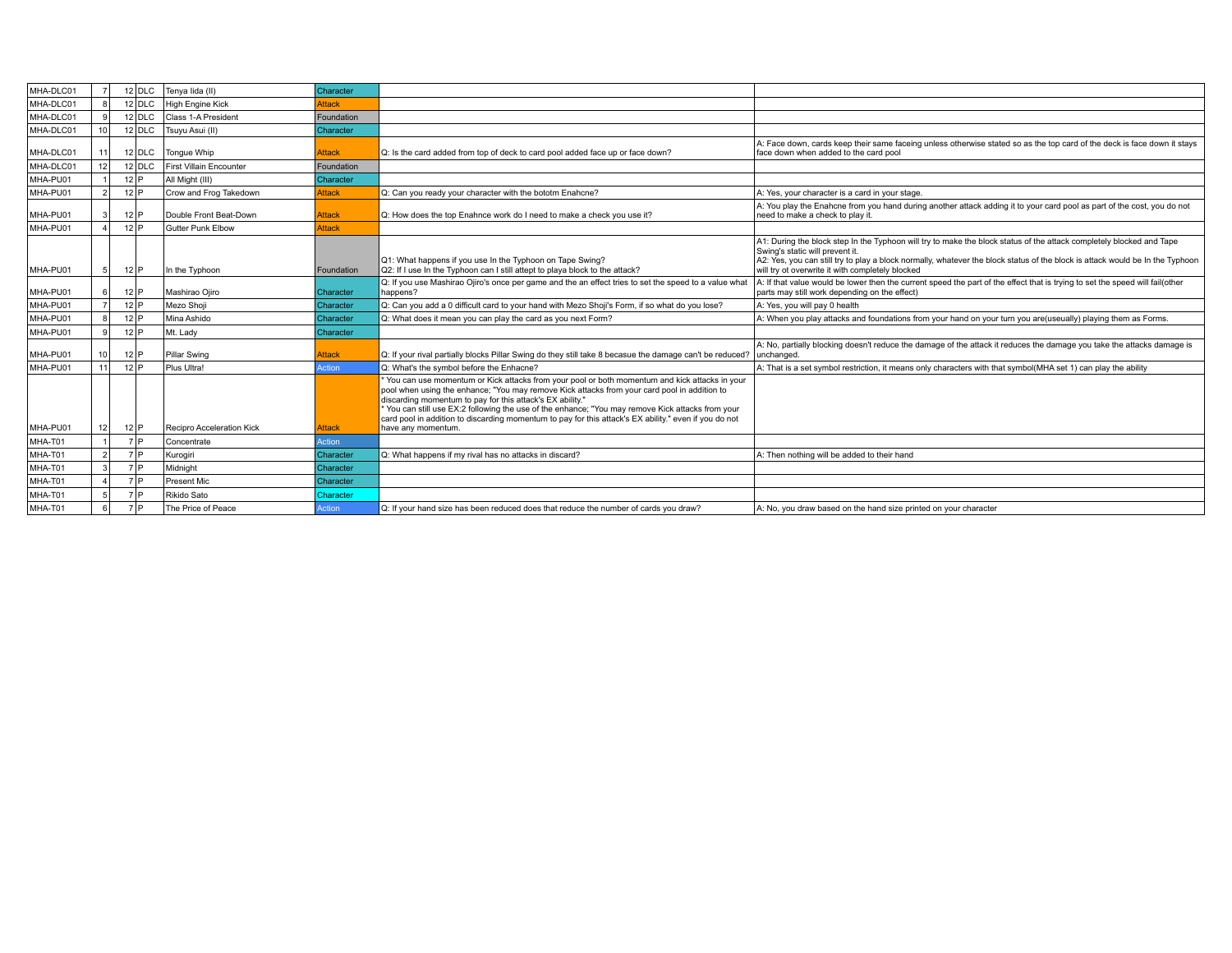| #<br>Title                      | Of      | Rarity Type |               | Questions                                                                                                                                                                                                                                    | Answers                                                                                                                                                             |
|---------------------------------|---------|-------------|---------------|----------------------------------------------------------------------------------------------------------------------------------------------------------------------------------------------------------------------------------------------|---------------------------------------------------------------------------------------------------------------------------------------------------------------------|
| 1 Gran Torino                   |         | $117$ UC    | Character     | Q: If I use his Response to build my attack on a partial block will my move still deal half damage?                                                                                                                                          | A: No, the Block Step occurs before the damage step. If Gran Torino's Response is used, it will drop the attack<br>after the Block Step.                            |
| 2 Airstream Driver              |         | $117$ UR    | <b>Attack</b> |                                                                                                                                                                                                                                              |                                                                                                                                                                     |
| 3 Jet Stream Crash              | $117$ C |             | Attack        |                                                                                                                                                                                                                                              |                                                                                                                                                                     |
| 4 Rebound Side Kick             | $117$ R |             | <b>Attack</b> |                                                                                                                                                                                                                                              |                                                                                                                                                                     |
| 5 Ricochet Charge               | $117$ C |             | Attack        | Q: What happens if this attack is not blocked?                                                                                                                                                                                               | A: We have issued an errata on this card. The new text reads "[Air] Enhance: If this attack is not blocked,<br>discard it from your card pool after it resolves."   |
| 6 First Impressions             | $117$ C |             | Foundation    |                                                                                                                                                                                                                                              |                                                                                                                                                                     |
| 7 Going Out To Fight Some Villa | $117$ C |             | Foundation    |                                                                                                                                                                                                                                              |                                                                                                                                                                     |
| 8 Small and Limber              |         | $117$ UC    | Foundation    |                                                                                                                                                                                                                                              |                                                                                                                                                                     |
| 9 Taiyaki Fanatic               | 117 R   |             | Foundation    |                                                                                                                                                                                                                                              |                                                                                                                                                                     |
| 10 Izuku Midoriya               |         | $117$ UC    | Character     |                                                                                                                                                                                                                                              |                                                                                                                                                                     |
| 11 Back Alley Haymaker          | 117 R   |             | <b>Attack</b> |                                                                                                                                                                                                                                              |                                                                                                                                                                     |
| 12 Full Power Clash             | 117C    |             | <b>Attack</b> | Q1: What happens when I select a face down card in my stage with this card?<br>Q2: What happens if I select a card that has more than 1 copy in my stage, but one or more of<br>them are face down? Does it remember what its card name was? | A1 & A2: Face down cards are not copies of each other, or any other card. If you select a face down card you<br>will only get +1 speed and damage.                  |
| 13 Leaping Right Hook           |         | $117$ UC    | Attack        |                                                                                                                                                                                                                                              |                                                                                                                                                                     |
| 14 Overhead Reversal            | $117$ C |             | Attack        |                                                                                                                                                                                                                                              |                                                                                                                                                                     |
| 15 Any Means Necessary          |         | $117$ UC    | Foundation    | Q: Can I activate the Response on this card if it is discarded from my momentum or the top of my<br>deck during the enhance step?                                                                                                            | A: Only when it is discarded from your hand. When a card references discarding a card and does not specify<br>where the card comes from, it always means from hand. |
| 16 Battle Resolve               | $117$ C |             | Foundation    |                                                                                                                                                                                                                                              |                                                                                                                                                                     |
| 17 High Value Target            | $117$ C |             | Foundation    |                                                                                                                                                                                                                                              |                                                                                                                                                                     |
| 18 New Training Method          | $117$ R |             | Foundation    |                                                                                                                                                                                                                                              |                                                                                                                                                                     |
| 19 Katsuki Bakugo               |         | $117$ UC    | Character     |                                                                                                                                                                                                                                              |                                                                                                                                                                     |
| 20 Brutal Explosion             | $117$ C |             | Attack        |                                                                                                                                                                                                                                              |                                                                                                                                                                     |
| 21 Detonation Launcher          | $117$ C |             | Attack        |                                                                                                                                                                                                                                              |                                                                                                                                                                     |
| 22 Finishing Blast              | 117 R   |             | <b>Attack</b> |                                                                                                                                                                                                                                              |                                                                                                                                                                     |
| 23 Howitzer Impact Cyclone      |         | $117$ UR    | Attack        |                                                                                                                                                                                                                                              |                                                                                                                                                                     |
| 24 Forcing Surrender            |         | $117$ UC    | Foundation    | Q: If an attack becomes flipped in my cardpool can I still discard it from my pool with the<br>enhance?                                                                                                                                      | A: Face down cards do not have a card type. Cards without a card type are considered a non-Attack card.                                                             |
| 25 Internship with Best Jeanist | $117$ C |             | Foundation    | Q: Can I use the ability on this card when I block with it?                                                                                                                                                                                  | A: Yes.                                                                                                                                                             |
| 26 Self-Propulsion              | $117$ C |             | Foundation    |                                                                                                                                                                                                                                              |                                                                                                                                                                     |
| 27 Tutoring Kirishima           | $117$ C |             | Foundation    | Q: Can I use the response on this card when it is destroyed as a face down?                                                                                                                                                                  | A: Yes. The response is triggered in the discard pile.                                                                                                              |
|                                 |         |             |               | Q: If I have less than 4 copies of Box of Babies in my deck, can I still remove as many of them as                                                                                                                                           |                                                                                                                                                                     |
| 28 Mei Hatsume                  |         | $117$ UC    | Character     | l can?                                                                                                                                                                                                                                       | A: Yes. You do as much as you can.                                                                                                                                  |
| 29 Box Full Of Babies           | 117 R   |             | Asset         |                                                                                                                                                                                                                                              |                                                                                                                                                                     |
| 30 Electromagnetic Stomp        |         | $117$ UR    | <b>Attack</b> |                                                                                                                                                                                                                                              |                                                                                                                                                                     |
| 31 Net Gun Surprise!            | $117$ C |             | <b>Attack</b> |                                                                                                                                                                                                                                              |                                                                                                                                                                     |
| 32 Wire Arrow                   | $117$ C |             | Attack        |                                                                                                                                                                                                                                              |                                                                                                                                                                     |
| 33 Floating Around My Babies    | $117$ C |             | Foundation    |                                                                                                                                                                                                                                              |                                                                                                                                                                     |
| 34 Mid-Match Advertisement      |         | $117$ UC    | Foundation    |                                                                                                                                                                                                                                              |                                                                                                                                                                     |
| 35 Successful Sales Pitch       |         | $117$ UC    | Foundation    |                                                                                                                                                                                                                                              |                                                                                                                                                                     |
| 36 Zoom                         | $117$ C |             | Foundation    |                                                                                                                                                                                                                                              |                                                                                                                                                                     |
| 37 Mina Ashido                  |         | $117$ UC    | Character     | Q: What happens to face down cards in your card pool at the end of your turn?                                                                                                                                                                | A: Face down cards in your card pool get discarded during the End Phase.                                                                                            |
| 38 Acid Chop                    | $117$ C |             | <b>Attack</b> |                                                                                                                                                                                                                                              |                                                                                                                                                                     |
| 39 Acid Corrosion Breach        |         | $117$ UR    | <b>Attack</b> |                                                                                                                                                                                                                                              |                                                                                                                                                                     |
| 40 Acid Fling                   | $117$ C |             | Attack        |                                                                                                                                                                                                                                              |                                                                                                                                                                     |
| 41 Cheerful Uppercut            | 117 R   |             | Attack        |                                                                                                                                                                                                                                              |                                                                                                                                                                     |
| 42 Choosing A Hero Name         | $117$ C |             | Foundation    |                                                                                                                                                                                                                                              |                                                                                                                                                                     |
| 43 Graceful Maneuvers           | $117$ C |             | Foundation    |                                                                                                                                                                                                                                              |                                                                                                                                                                     |
| 44 Mall Day!                    |         | $117$ UC    | Foundation    |                                                                                                                                                                                                                                              |                                                                                                                                                                     |
| 45 Struggling With Studies      |         | $117$ UC    | Foundation    |                                                                                                                                                                                                                                              |                                                                                                                                                                     |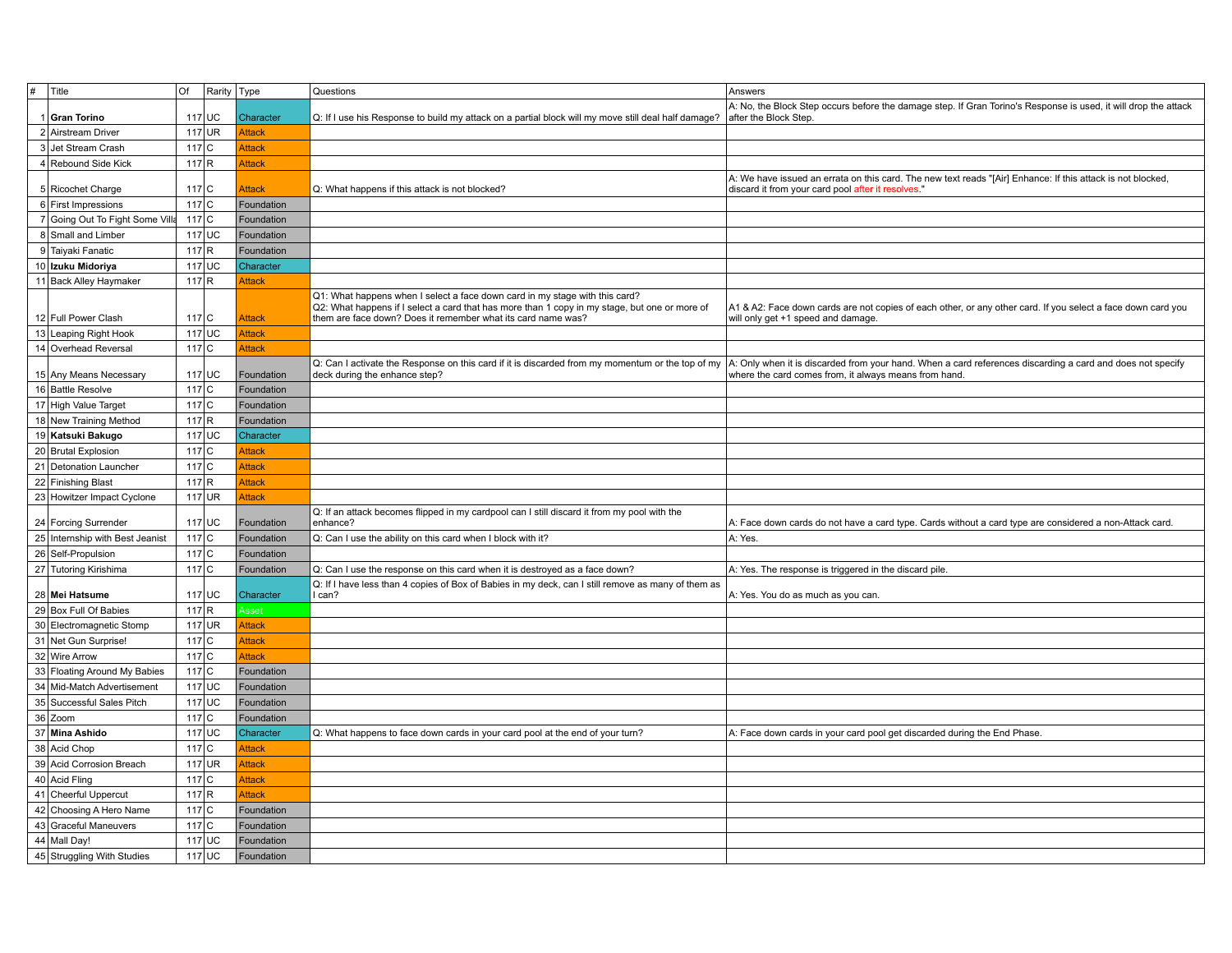| 46 Ochaco Uraraka           | $117$ UC | Character     |                                                                                                                                                                                             |                                                                                                                                                                                                                                             |
|-----------------------------|----------|---------------|---------------------------------------------------------------------------------------------------------------------------------------------------------------------------------------------|---------------------------------------------------------------------------------------------------------------------------------------------------------------------------------------------------------------------------------------------|
|                             |          |               | Q: Does my opponent need to block this attack in order for me to give my next check to play a                                                                                               |                                                                                                                                                                                                                                             |
| 47 Double Jab Pummel        | $117$ UR | <b>Attack</b> | card $+2?$                                                                                                                                                                                  | A: No, the +2 to the next check to play a card occurs regardless of block status.                                                                                                                                                           |
| 48 Sharpnel Cloud Release   | $117$ C  | Attack        |                                                                                                                                                                                             |                                                                                                                                                                                                                                             |
| 49 Training Knife Strike    | $117$ UC | <b>Attack</b> |                                                                                                                                                                                             |                                                                                                                                                                                                                                             |
| 50 Zero Gravity Barrier     | $117$ UR | Attack        |                                                                                                                                                                                             |                                                                                                                                                                                                                                             |
| 51 Ambush Tactics           | $117$ C  | Foundation    |                                                                                                                                                                                             |                                                                                                                                                                                                                                             |
| 52 Confused                 | $117$ UC | Foundation    | Q: If I remove a keyword from an attack that the following card needs for its Combo requirement,<br>can that second attack use its Combo ability?                                           | A: Yes. The Combo ability needs the card(s) preceding it to have the combo requirement printed on them.                                                                                                                                     |
| 53 Fighting Spirit          | 117 R    | Foundation    |                                                                                                                                                                                             |                                                                                                                                                                                                                                             |
| 54 Training With Gunhead    | $117$ C  | Foundation    |                                                                                                                                                                                             |                                                                                                                                                                                                                                             |
| 55 Shoto Todoroki           | $117$ UC | Character     | Q: What happens if my attack already has Stun: 2 and I give it Stun: 2 with his enhance?                                                                                                    | A: It will have two instances of Stun: 2. You will have to play each ability as a distinct enhance.                                                                                                                                         |
| 56 Cinder Convection        | $117$ R  | Attack        | Q: When you use the ability to increase all keyword ratings, and have already given it Stun: 2<br>through another source, how do the keywords end up?                                       | A: Your attack will have Stun: 3, Stun: 2, and Powerful: 4. Because it gives +1 to all of its keyword ratings and it<br>does not specify only keywords that are printed on the card, it also applies to any keywords that were given to it. |
| 57 Downward Frost Spike     | $117$ C  | Attack        |                                                                                                                                                                                             |                                                                                                                                                                                                                                             |
| 58 Half-Hot Ignition        | $117$ C  | Attack        |                                                                                                                                                                                             |                                                                                                                                                                                                                                             |
| 59 Searing Glacial Storm    | $117$ UR | Attack        |                                                                                                                                                                                             |                                                                                                                                                                                                                                             |
| 60 Defrosting               | $117$ R  | Foundation    |                                                                                                                                                                                             |                                                                                                                                                                                                                                             |
| 61 Drowning in Resentment   | $117$ U  | Foundation    |                                                                                                                                                                                             |                                                                                                                                                                                                                                             |
| 62 Ice Gliding              | $117$ C  | Foundation    |                                                                                                                                                                                             |                                                                                                                                                                                                                                             |
| 63 Making a Stand           | $117$ C  | Foundation    |                                                                                                                                                                                             |                                                                                                                                                                                                                                             |
| 64 Stain                    | $117$ UC | Character     |                                                                                                                                                                                             |                                                                                                                                                                                                                                             |
| 65 Double Blade Slash       | $117$ C  | Attack        |                                                                                                                                                                                             |                                                                                                                                                                                                                                             |
| 66 Piercing Descent         | $117$ C  | Attack        |                                                                                                                                                                                             |                                                                                                                                                                                                                                             |
| 67 Sinister Paralyzation    | $117$ UR | Attack        | Q1: Does my rival recheck until they don't check a 5, or just once?<br>Q2: If my rival's check to block has a bonus, what happens to that bonus after the recheck?                          | A1: You cannot re-check a second time after making a re-check.<br>A2: The bonus is only applied to the first check to block. It is not applied to the second check.                                                                         |
| 68 Slashing Whirlwind       | $117$ UR | Attack        |                                                                                                                                                                                             |                                                                                                                                                                                                                                             |
| 69 Challenging the Fakes    | $117$ C  | Foundation    |                                                                                                                                                                                             |                                                                                                                                                                                                                                             |
| 70 Hero Killer              | 117 R    | Foundation    | Q1: If an attack would build from the cardpool facedown, can I respond to remove it?<br>Q2: Does this work on foundations that were played as a form? If so, when do I respond to<br>those? | A1: Yes. Face down cards in your stage are considered foundations at all points of the game.<br>A2: Yes. You can respond to those foundations when they are added to the stage during the end phase.                                        |
| 71 Intimidating Presence    | $117$ UC | Foundation    | Q: If this card were to leave the cardpool for any reason, would my opponents attack get back +1<br>speed because the static is no longer in play?                                          | A: No. Bonuses and penalties do not consistently check for their source. They are only applied a single time.                                                                                                                               |
| 72 Rooftop Vantage          | $117$ C  | Foundation    |                                                                                                                                                                                             |                                                                                                                                                                                                                                             |
| 73 Dabi                     | $117$ UC | Character     | Q: Can my rival cancel the ability if they have no ready foundations?                                                                                                                       | A: Yes                                                                                                                                                                                                                                      |
| 74 Blue Flame Spiral        | $117$ UR | Attack        | Q: Does my rival need to have two committed foundations for me to use the top enhance?                                                                                                      | A: Yes. Everything before the colon of an ability is the cost, and must be paid to activate the ability's effect.                                                                                                                           |
| 75 League Interview         | $117$ C  | Foundation    | Q: Can I use the response on this card, then commit it for the same check to block an attack?                                                                                               | A: Yes. Abilities that respond to a player making a check happen before foundations would be committed to<br>pass the check.                                                                                                                |
| 76 Endeavor                 | $117$ UC | Character     |                                                                                                                                                                                             |                                                                                                                                                                                                                                             |
| 77 Hellflame Javelin        | $117$ U  | Attack        |                                                                                                                                                                                             |                                                                                                                                                                                                                                             |
| 78 Revel At His Masterpiece | 117 R    | Foundation    |                                                                                                                                                                                             |                                                                                                                                                                                                                                             |
| 79 Fumikage Tokoyami        | $117$ UC | Character     |                                                                                                                                                                                             |                                                                                                                                                                                                                                             |
| 80 Dark Shadow Dive         | $117$ C  | Attack        | Q: Does the static ability affect checks to play foundations as blocks?                                                                                                                     | A: No. It would need to say that it affects foundation cards to be able to work with checks to block with a<br>foundation.                                                                                                                  |
| 81 Resting Between Bouts    | $117$ C  | Foundation    | Q: Can the response on this card be used to give +2 to you check to block with a foundation?                                                                                                | A: No. It would need to say that it affects foundation cards to be able to work with checks to block with a<br>foundation.                                                                                                                  |
| 82 Hanta Sero               | $117$ UC | Character     |                                                                                                                                                                                             |                                                                                                                                                                                                                                             |
| 83 Tape Stream Jab          | $117$ C  | Attack        |                                                                                                                                                                                             |                                                                                                                                                                                                                                             |
| 84 Travel By Tape           | $117$ UC | Foundation    | Q: Can I use the response when I block with this card?                                                                                                                                      | A: No. The response may only be used when in your stage, in response to you blocking with another card.                                                                                                                                     |
| 85 Himiko Toga              | $117$ UC | Character     | Q: Can I use her response twice if my rival half blocks my attack, or blocks a throw?                                                                                                       | A: Yes. Her enhance causes your rival to lose health during the block step, giving you a trigger to respond, and<br>then they lose health again when the attack deals damage.                                                               |
| 86 Knife Slice              | 117C     | Attack        | Q: Does this enhance work if I deal damage with an attack?                                                                                                                                  | A: Yes.                                                                                                                                                                                                                                     |
| 87 Excited for Blood        | $117$ UR | Foundation    | Q: Can I use both responses on this card to the same trigger?                                                                                                                               | A: Yes. The bottom response must be used first.                                                                                                                                                                                             |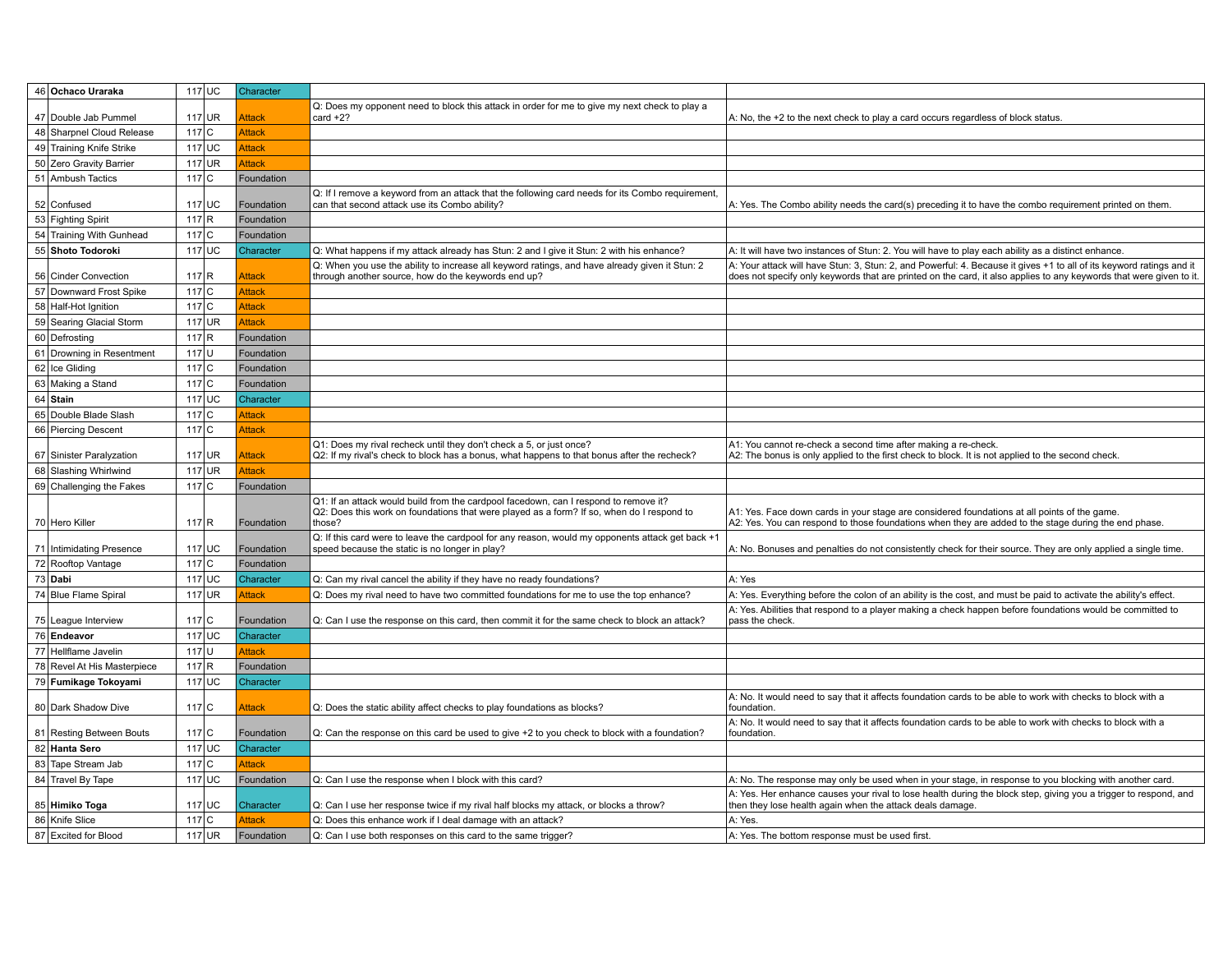| 88 Hitoshi Shinso                |                   | $117$ UC | Character     | Q: If my rival ends their turn without playing another form, is the revealed card discarded?<br>Q: Does the form give +2 speed if I change the attack's zone to the one I picked with the form?<br>Q: Does it lose 2 speed if I change it away from the named zone? | A1: Yes. Because they did not play it as their next form, it is discarded.<br>A2: Yes. As long as the attack is the chosen zone at one point during its attack sequence, it will get the +2<br>speed.<br>A3: No. Bonus are only applied a single time, and are not constantly re-checking to see if they are relevant. |
|----------------------------------|-------------------|----------|---------------|---------------------------------------------------------------------------------------------------------------------------------------------------------------------------------------------------------------------------------------------------------------------|------------------------------------------------------------------------------------------------------------------------------------------------------------------------------------------------------------------------------------------------------------------------------------------------------------------------|
| 89 Off-Guard Punch               | 117C              |          | <b>Attack</b> |                                                                                                                                                                                                                                                                     |                                                                                                                                                                                                                                                                                                                        |
| 90 Unexpected Hero               | 117 <sub>CI</sub> |          | Foundation    | Q: Can I used this when my rival discards a card at the beginning of their turn?                                                                                                                                                                                    | A: No. The review step comes before the Combat Phase.                                                                                                                                                                                                                                                                  |
| 91 Ibara Shiozaki                |                   | $117$ UC | Character     |                                                                                                                                                                                                                                                                     |                                                                                                                                                                                                                                                                                                                        |
| 92 Creeping Vine Eruption        | $117$ C           |          | <b>Attack</b> |                                                                                                                                                                                                                                                                     |                                                                                                                                                                                                                                                                                                                        |
| 93 Faith's Shield                | 117 R             |          | Foundation    |                                                                                                                                                                                                                                                                     |                                                                                                                                                                                                                                                                                                                        |
| 94 Minoru Mineta                 | $117$ UC          |          | Character     |                                                                                                                                                                                                                                                                     |                                                                                                                                                                                                                                                                                                                        |
| 95 Grape Rush                    | 117 R             |          | Attack        | Q: If I played an ability that only works on a "non-throw" attack and then it gains Throw, does it<br>lose the previous bonus?                                                                                                                                      | A: No. Abilities only check their requirements when they are being activated.                                                                                                                                                                                                                                          |
| 96 Surviving The Final           | $117$ C           |          | Foundation    |                                                                                                                                                                                                                                                                     |                                                                                                                                                                                                                                                                                                                        |
| 97 Neito Monoma                  |                   | 117 UC   | Character     | Q1: What happens when I use the response against another Monoma? What happens when he<br>then uses his response on me afterwards?<br>Q2: Can I hit shigiraki with an attack, steal his character abilities and then burn him with the same<br>attack for 5?         | A1: Once per game abilities may only be used once per game, regardless of where they were gotten from. You<br>would each gain a second playable copy of Monoma's enhance ability<br>A2: Because these abilities respond to the same trigger, you may use them both.                                                    |
| 98 Copy: Harden                  | $117$ C           |          | Attack        |                                                                                                                                                                                                                                                                     |                                                                                                                                                                                                                                                                                                                        |
| 99 Copy And Evade                | 117C              |          | Foundation    | Q: What happens when I try to block Tape Swing with this card if the Tape Swing is not mid when<br>I try to block?                                                                                                                                                  | A: When you try to block with Evade and Copy the continuous ability will kick in and set the speed and zone to<br>printed. This will result in the block being illegal, and you will not be able to make the check to play it. Evade and                                                                               |
| 100 Present Mic                  |                   | 117 UC   | Character     | Q: What happens if my rival runs out of deck before this ability is resolved?                                                                                                                                                                                       | A: The game is paused as your rival cycles their deck and removes the top 10 cards of their deck. After this they<br>continue to discard cards from the top of their deck for the ability, and the total count of attacks includes both<br>before and after the cycle.                                                 |
| 101 YEEAAHHHHHH!!!               |                   | $117$ UR | Attack        |                                                                                                                                                                                                                                                                     |                                                                                                                                                                                                                                                                                                                        |
| 102 Hottest Performances, Guarar | 117 UC            |          | Foundation    | Q: If my rival discards the higher difficulty card and chooses the gain 2 health option, who gains<br>the health?                                                                                                                                                   | A: The owner of the card will gain 2 health.                                                                                                                                                                                                                                                                           |
| 103 Tenya lida                   |                   | $117$ UC | Character     | Q: Can I discard 0 momentum for EX?                                                                                                                                                                                                                                 | A: No. Discarding 1 or more momentum is the cost to activate EX.                                                                                                                                                                                                                                                       |
| 104 Falling Thruster Kick        | 117C              |          | <b>Attack</b> |                                                                                                                                                                                                                                                                     |                                                                                                                                                                                                                                                                                                                        |
| 105   "Fusion"                   | 117 R             |          | Foundation    |                                                                                                                                                                                                                                                                     |                                                                                                                                                                                                                                                                                                                        |
| 106 Tetsutestsu Tetsutetsu       | 117 UC            |          | Character     |                                                                                                                                                                                                                                                                     |                                                                                                                                                                                                                                                                                                                        |
| 107 Tetsutetsu Fist              | 117 R             |          | <b>Attack</b> |                                                                                                                                                                                                                                                                     |                                                                                                                                                                                                                                                                                                                        |
| 108 Manly Friendship             | 117C              |          | Foundation    |                                                                                                                                                                                                                                                                     |                                                                                                                                                                                                                                                                                                                        |
| 109 Go For The Win!              |                   | $117$ UC | Action        | Q: If my opponent and I have the same number of foundations and this card destroys one for<br>cost, will I be able to build the top 2 from my deck?                                                                                                                 | A: Yes. The ability checks the number of foundations in play after costs have been paid.                                                                                                                                                                                                                               |
| 110 Ready, Get Set, GO !!        | 117 R             |          | Action        |                                                                                                                                                                                                                                                                     |                                                                                                                                                                                                                                                                                                                        |
| 111 Cavalry Chariot Advance      | 117 UC            |          | Attack        |                                                                                                                                                                                                                                                                     |                                                                                                                                                                                                                                                                                                                        |
| 112 Confident Counterstrike      | $117$ UR          |          | Attack        |                                                                                                                                                                                                                                                                     |                                                                                                                                                                                                                                                                                                                        |
| 113 Final Exam Gut Shot          | 117 R             |          | Attack        |                                                                                                                                                                                                                                                                     |                                                                                                                                                                                                                                                                                                                        |
| 114 Giant Bite Detention         | $117$ UC          |          | Attack        | Q: Can I shuffle 1 card from one player's discard pile, and 2 from the other discard pile?                                                                                                                                                                          | A: No. You must shuffle all 3 cards from the same player's discard pile.                                                                                                                                                                                                                                               |
| 115 Aiming For #1                |                   | $117$ UR | Foundation    |                                                                                                                                                                                                                                                                     |                                                                                                                                                                                                                                                                                                                        |
| 116 Fruit Of Our Labors          | 117 R             |          | Foundation    |                                                                                                                                                                                                                                                                     |                                                                                                                                                                                                                                                                                                                        |
| 117 "SPoOoOoOoKY!"               | $117$ R           |          | Foundation    |                                                                                                                                                                                                                                                                     |                                                                                                                                                                                                                                                                                                                        |
| 118 Dropkick Slicer              |                   | $117$ SR | Attack        |                                                                                                                                                                                                                                                                     |                                                                                                                                                                                                                                                                                                                        |
| 119 Joint Effort Offensive       | $117$ SR          |          | Attack        | Q: How does the Bakguo/Midoriya ability work?                                                                                                                                                                                                                       | A: Your "[Once per turn]" restricted ability on your character essentially becomes "[Twice per turn]". This does<br>not allow you to play the ability more than once per enhance step.                                                                                                                                 |
| 1 Alleyway Ambush                |                   | $1$ $P$  | Attack        |                                                                                                                                                                                                                                                                     |                                                                                                                                                                                                                                                                                                                        |
| 1 Ingenium                       |                   | 5Q       | Character     |                                                                                                                                                                                                                                                                     |                                                                                                                                                                                                                                                                                                                        |
| 2 Sugar Rush Power-Up            |                   | 5Q       | Action        | Q: If I have 9 cards in my discard pile am I able to play this card because the my control check<br>would make give me a 10th card in my discard?<br>Q: Can I use the flip ability to target an ability that returns an attack to its printed damage?               | A: The cost for actions is paid before the check is made. Because of this, you need to have at least 10 cards in<br>your discard pile before you try to play this card.                                                                                                                                                |
| 3 Invincible Clasp               |                   | 5Q       | Attack        |                                                                                                                                                                                                                                                                     |                                                                                                                                                                                                                                                                                                                        |
| 4 Advice for Winners             |                   | 5Q       | Foundation    |                                                                                                                                                                                                                                                                     |                                                                                                                                                                                                                                                                                                                        |
|                                  |                   |          |               |                                                                                                                                                                                                                                                                     |                                                                                                                                                                                                                                                                                                                        |